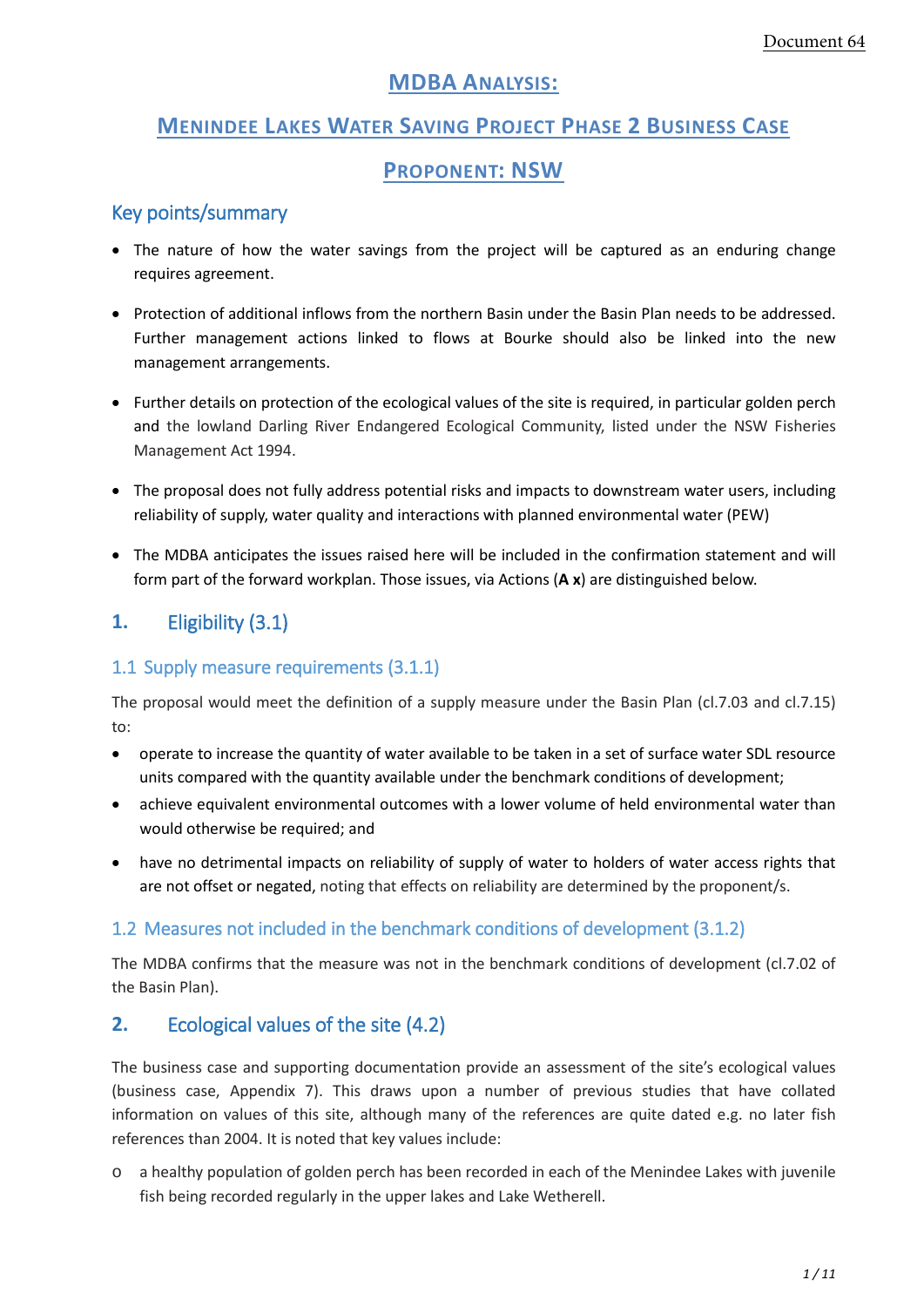- o a broad diversity of aquatic and terrestrial habitats for a range of species and communities listed as threatened under both Commonwealth and state legislation, including the EPBC listed Coolibah-Black Box community, Menindee Nightshade, Silver Perch, Murray Cod, 37 waterbirds.
- o 24 inundation dependent vegetation communities (wetlands, lignum, red gum, black box) with 511 native flora species documented or predicted to occur in the study area.
- o 348 native fauna species including frogs, birds, fish, mammals and reptiles.
- o important areas for waterbirds with over 70 species recorded, including 18 migratory bird species listed under international agreements; counts exceeding 200,000; breeding of 16 species including colonial nesting waterbirds; critical drought refuge; 1% of global populations for 6 species.
- o 14 native fish species dominated by Australian Smelt, Bony Bream, Western Carp Gudgeon and Golden Perch.
- o Nationally important wetlands.

**A1** Further documentation should include:

- o Acknowledgement of the lowland Darling River Endangered Ecological Community, listed under the NSW Fisheries Management Act 1994. This is a significant omission, as the legislation effectively applies endangered status to all native fish and aquatic animal life within a given boundary; in this case the listing includes the Menindee Lakes.
- o Recognition of the emerging research from NSW DPI Fisheries, Murray-Darling Freshwater Research Centre, university researchers and others that suggests the area is of Basin-scale significance in supporting self-sustaining populations of golden perch and is a critical remaining hotspot for recruitment activity.

There is sufficient evidence to indicate that the Menindee Lakes have Basin-scale importance for populations of golden perch with a high proportion of the species in the Edward-Wakool, Goulburn, lower and mid-Murray originating from events in the Menindee Lakes/lower Darling. This is the only system remaining in the entire Basin that provides nursery habitat to sustain mass golden perch recruitment events.

## **3.** Ecological objectives and targets (4.3)

**A2** Ecological objectives and targets consistent with assessment criteria i.e. clearly articulated, consistent with the Basin Plan, quantified (where appropriate) and supported by evidence need to be provided.

**A3** In particular, quantitative objectives for each of the lakes of and the downstream/upstream environments should be clearly articulated. Given their ecological connectivity, rivers in the northern Basin should also be considered.

## **4.** Anticipated ecological outcomes (4.4)

#### 4.1 Anticipated ecological benefits (4.4.1)

The business case identifies a number of anticipated ecological benefits, however assessing the ecological benefits of the proposal is restricted due to the limited detail provided in some areas.

**A4** Evidence is required to support some of the identified outcomes, including:

o Evidence to show that the proposed changes to flow metrics will achieve the ecological benefit which may originally have been achieved with that type of flow. For example, is the seedbank in sufficient condition that returning wetting/drying will result in vegetation outcomes? The business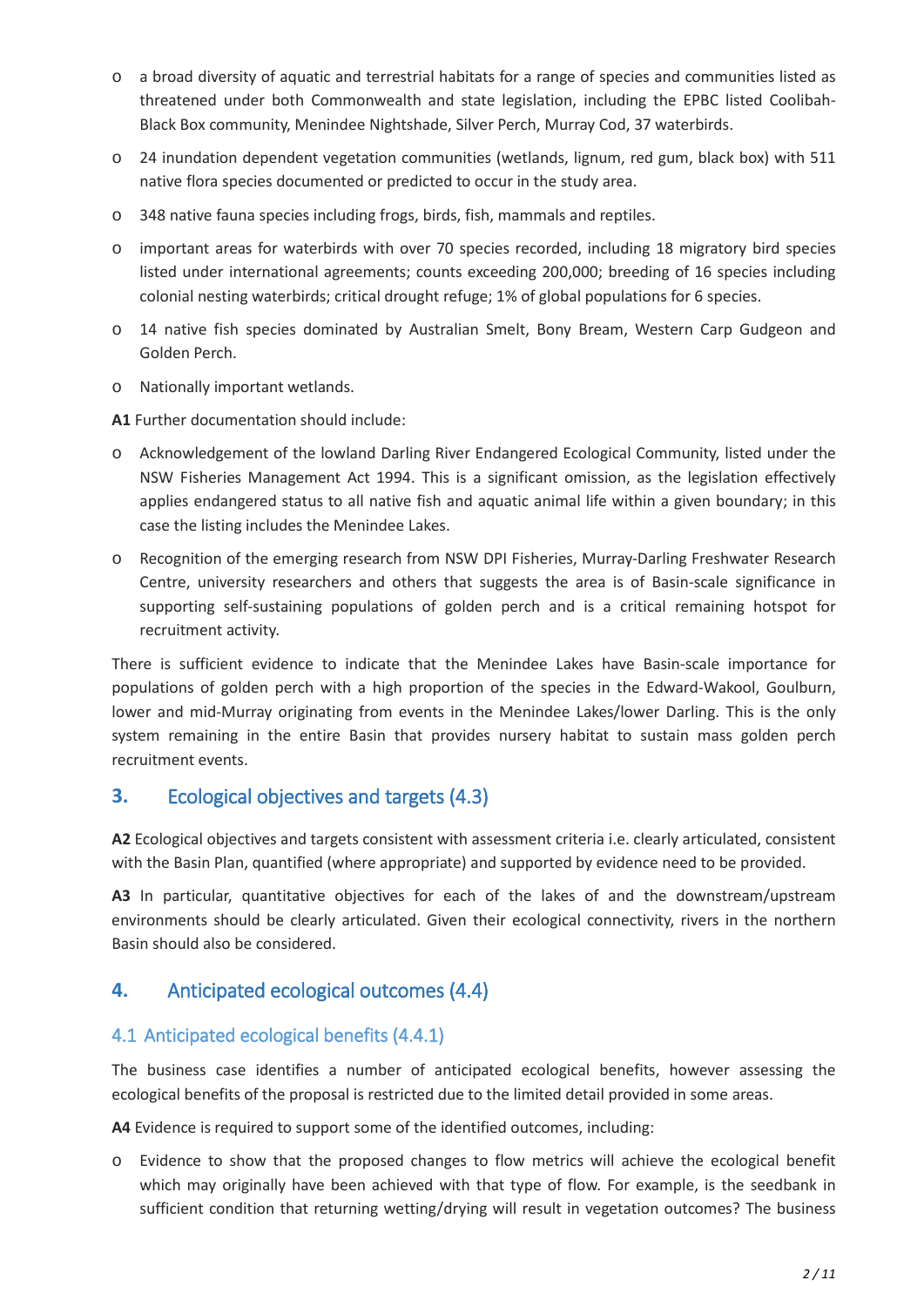case assumes that returning wetting/drying cycles and flow regimes closer to natural will result in reinstating ecological benefits. However, this system is fundamentally changed from its natural state, and current operating conditions result in Lake Cawndilla being filled to higher water levels with significantly longer periods of inundation than would have occurred naturally. It is likely that complementary measures will be required additional to water in order to actually reinstate many ecological objectives, for example Revegetation is an example that may be need to support recovery and/or re-establishment of vegetation communities.

- o Substantiation of the statement that the proposed wetting/drying cycle would provide a diverse range of habitats and food resources for waterbirds, as loss of this habitat as a golden perch nursery would impact the food supply of piscivorous waterbirds species and may therefore have adverse impacts.
- o Provide more detail on fish passage, including how engineering challenges for effective fish passage at large structures such as Menindee weir will be managed. Fully realising the benefits from fish passage partly depends on the sufficient recruitment of native fish in the system, which may be negatively impacted by the proposal.
- o Provide evidence for potential nutrient cycle benefits from the 'boom and bust' ecology. Evidence suggests Lake Cawndilla already exhibits high levels of productivity under current operations hence its importance as a fish nursery. There is the potential for adverse ecological impacts given the filling regime proposed is much drier than would have occurred naturally. While not noted in the business case or Appendix 7, the MDBA's assessment of environmental watering requirements for the Lower Darling River System (including Menindee Lakes) identified research that supported changes to the flow regime: "Reinstating a variable flow regime in either or both Lake Menindee and Lake Cawndilla would provide additional feeding habitats for resident waterbirds, which could increase their diversity and abundance, especially of some migratory shorebird species that inhabit this system (Jaensch et al. 2002). The drying of both Lake Menindee and Lake Cawndilla in 1995 and early 1996 was accompanied by significant increases in the number and density of birds using the lakes when they were refilled (Kingsford, Jenkins & Porter 2002). It is thought that a more variable flow regime in these lakes would also increase the diversity and abundance of aquatic plants, invertebrates and native fish, and has the potential to encourage terrestrial vegetation such as lignum and black box to re-establish in some parts of the lakebeds, which would provide roosting and breeding habitat for waterbirds (SKM 2009a)."
- o Provide evidence that the drying and wetting phase for the various lakes (including Lake Cawndilla) will consider both spawning cues and the necessary conditions for successful breeding events for native fish, particularly golden perch. The native fish that inhabit Lake Cawndilla are predominantly juvenile golden perch spawned upstream in the Barwon-Darling (or tributaries) and deposited in the lakes through flows. The lakes do not provide adequate 'spawning through to recruitment' conditions for this species. The other major native fish inhabitants are generalist species like gudgeon that are not flow-dependent spawners. Improving spawning cues in Lake Cawndilla may not benefit the native fish present and the project may have overall negative impacts. In particular, there may be a significantly detrimental impact on golden perch recruitment attributable to the proposed drying cycle and reduced residence time of water when it reaches Cawndilla (the proposed quick draw down after two months is likely to be inadequate for young perch to successfully reach the juvenile stage).
- o Provide details provided regarding the characteristics/conditions of the account or accounting and compliance arrangements to quantify additional inflows from the northern Basin under the Basin Plan.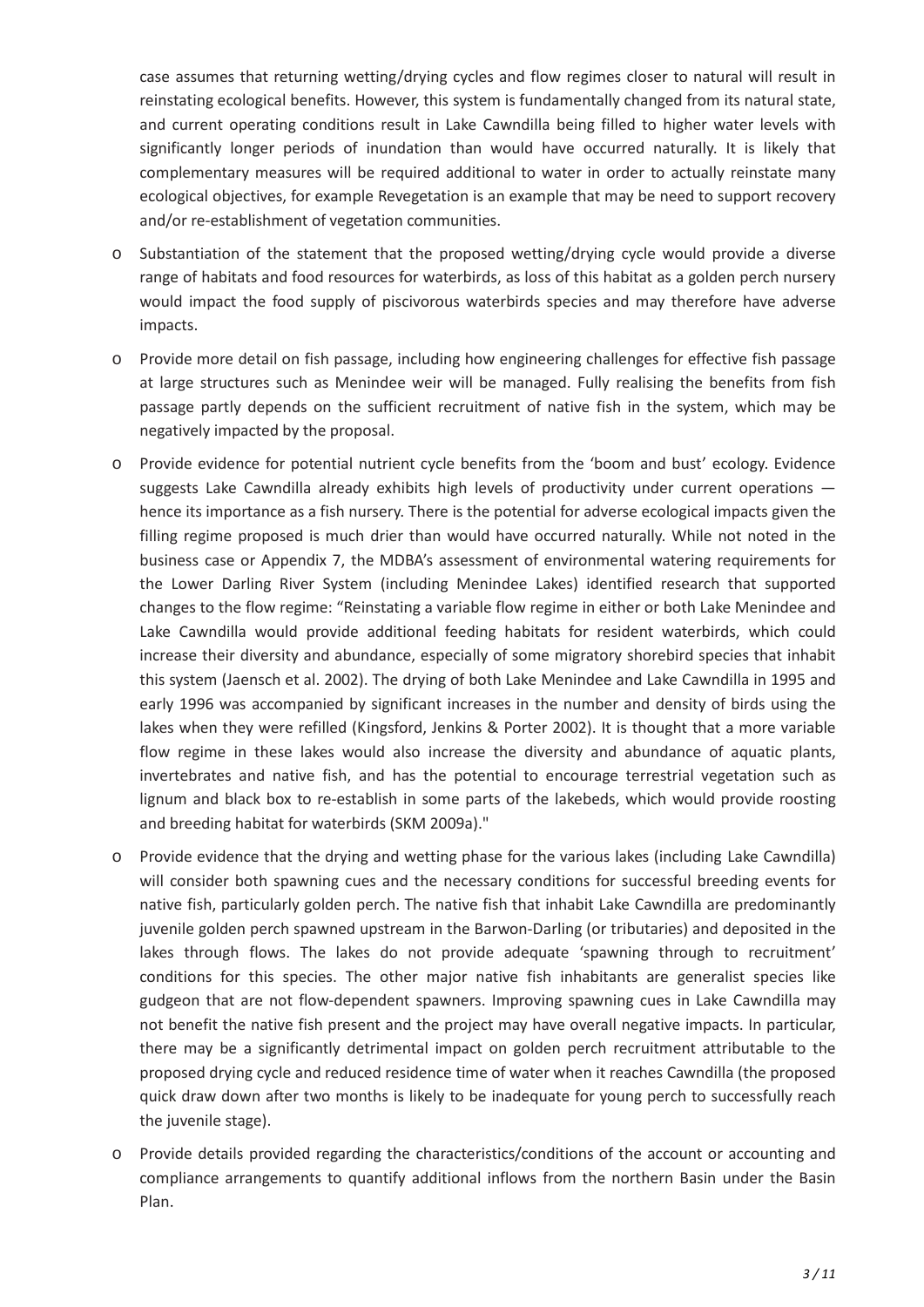o The business case states that the drying of Cawndilla is likely to assist in controlling carp numbers. Evidence suggests there is actually a very high percentage of native fish (largely young golden perch) that exit Cawndilla when it functions as a nursery habitat. Few carp exit through the outlet regulator so the scale of any actual benefits needs to be clarified.

## 4.2 Potential adverse ecological impacts (4.4.2)

**A5** An environmental impact statement (EIS) is required.

Under The Living Murray (TLM) program, the Great Darling Anabranch Pipeline project recovered 47 GL/y for the environment at a cost of \$54 million. The works allowed the re-introduction of more natural flow conditions along 460 kilometres of the Anabranch. Modelling has shown a risk under the Menindee Lakes proposal that environmental flows may not be met at the frequency envisaged by TLM project, potentially undermining previous Commonwealth investment to restore the environment. Appendix 7 of the business case states that alternative options for delivering water to the Anabranch should be considered. Without detailed hydrologic modelling of changes to flows within the Great Darling Anabranch it is unclear whether proposal options adequately provide for delivery of water to the Anabranch.

**A6** Hydrologic modelling of changes to flows within the lower Darling River and Great Darling Anabranch and anticipated ecological impacts (with reference to their environmental water requirements, including the SFIs specified for the Lower Darling River) should include recognition of the potential impacts from water quality both in the lakes and in downstream systems. For example water quality issues in the lower Darling during drier periods, particularly stratification of refuge pools and subsequent fish kills if reinstated flows are insufficient or poorly timed (e.g. conditions leading to fish kills in LDR in water years of 2003/04, 2007/08, 2006/17).

An EIS is a statutory requirement, however the required EIS tests to determine whether a project can proceed are unlikely to fully take account of the need for environmental equivalence as per the SDL adjustment mechanism. For example, the EIS would likely focus on the proposal's effect on threatened species and may not deal with species that are not threatened but are nevertheless of high value.

**A7** The proponent should clearly outline the proposed scope of the EIS and the governance arrangements for sharing information with the MDBA and jurisdictions as the EIS progresses. Potential adverse impacts for which MDBA seeks further assessment as part of the EIS include:

- o The potential implications for water dependent biota and ecological functions of the altered rates of rise and fall in Lake Cawndilla. The business case acknowledges the trade-off between impacts on local environmental values and the benefits of evaporative savings. Modelling presented in Appendix 7 indicates that over the long-term 10 GL per year less evaporative savings would be realised if the filling period was reduced from 36 to 12 months. The EIS process should undertake a formal cost/benefit assessment of the trade-offs associated with different filling regimes at Lake Cawndilla.
- o Consideration of the ecological benefits and potential adverse impacts of all proposed changes including on the aquatic community more broadly in this EEC (not just the Menindee Lakes themselves).
- o An assessment of the impacts of the proposal on the wider range native fish and aquatic species within the entire lowland Darling River aquatic Endangered Ecological Community (as listed under the NSW Fisheries Management Act 1994) should be undertaken. For example, it is likely that the lower Darling Murray cod are an important source to re-populate southern Basin rivers after blackwater kills. Any assessment should consider ecological, socio-economic and cultural impacts, for example changes to abundance of species considered a valuable recreational angling fish or of importance to aboriginal communities.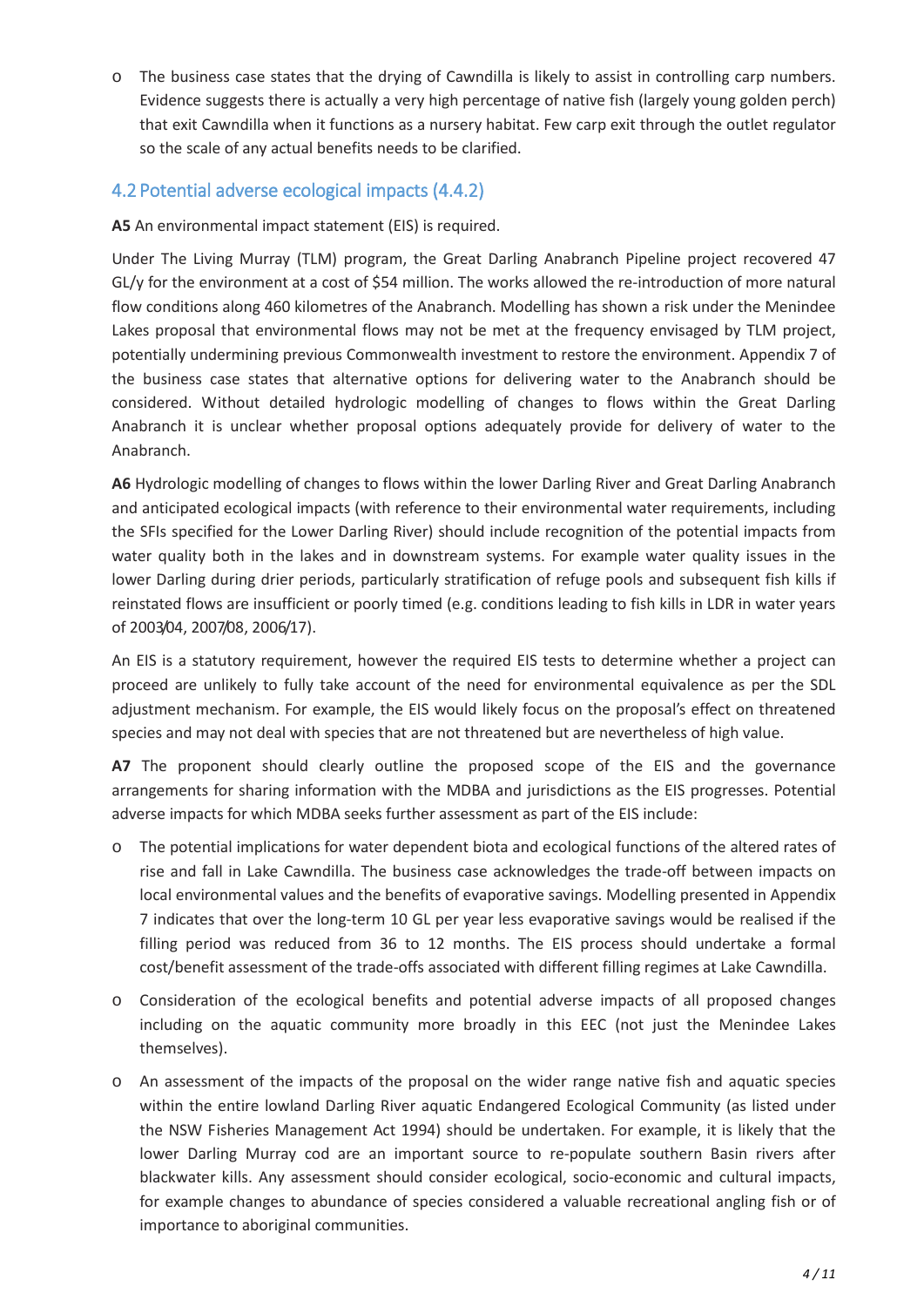- o With respect to Measure 17 (Cawndilla additional E-flows) the proposed environmental operation appears to be a balance between water savings and ecological requirements of the Lake. These should be clarified, as estimated periods of time with no water of  $\sim$ 10 years are likely to have significant impacts on Red Gum and EPBC listed Coolibah-Black Box woodlands that fringe the lake (8.3).
- o Potential impacts on golden perch, as the current proposal may lead to the loss of:
	- over 8,000 ha of golden perch nursery habitat in Lake Cawndilla for over 65% of time (longer if the continuous residence time of water in the lake is insufficient).
	- over 15,000 ha of golden perch nursery habitat in Lake Menindee for over 20% of the time (likely longer as the rapid draw down will reduce the residence time of water in the lake, preventing development of young golden perch)
	- potentially functional nursery habitat in other lakes in the Menindee system, not able to be determined yet from this proposal<sup>1</sup>.
- o Pending adequate assessment of potential impacts on golden perch, the waterbirds components may also need re-assessment as this could significantly impact on their food resources.
- o More detail is required on the proposed operating regime for regulators at the Anabranch offtake, Emu Lake and Yartla Lake that seek to limit 'breakouts'. These lateral connections with the floodplain and into dry lakes and anabranches are recognised as being important for the ecological health of the system.

The role of the inter-jurisdictional working group (IJWG) is focussed in the first instance on Phase 3 business case requirements and any ongoing requirement for the IJWG is subject to review by NSW. It is suggested that long-term arrangements for inter-jurisdictional involvement over the timeframes of the EIS are formalised.

The Menindee Lakes falls outside of the SDLAM framework for testing environmental equivalence. As such, any trade-off of environmental outcomes associated with generating water savings at Menindee Lakes will not contribute to lower environmental outcome scores using the Ecological Elements method and therefore is not taken into account in determining the adjustment volume. The business case states that a separate assessment of the local environmental needs has been commenced and further work will be necessary as part of the formal EIS process.

A8 Further clarification is required from the proponent regarding the assessment of local environmental needs and how this information will be used to revise the proposal as required. At minimum, MDBA would expect that a qualitative assessment will be undertaken to confirm that the net environmental outcomes of the final proposal are environmentally equivalent.

# **5.** Hydrology of the area and environmental water requirements (4.5)

## 5.1 Current hydrology and proposed changes to the hydrology (4.5.1)

Modelling of the proposal has been done in consultation with NSW using best information available.

**A9** The proponent should clarify:

-

o how remaining entitlements will be managed if not fully purchased.

<sup>1</sup> Based on data from "Menindee Water Savings Project Stages A1 and A2 – Environmental Water Needs and Water Management Arrangements", GHD, January 2016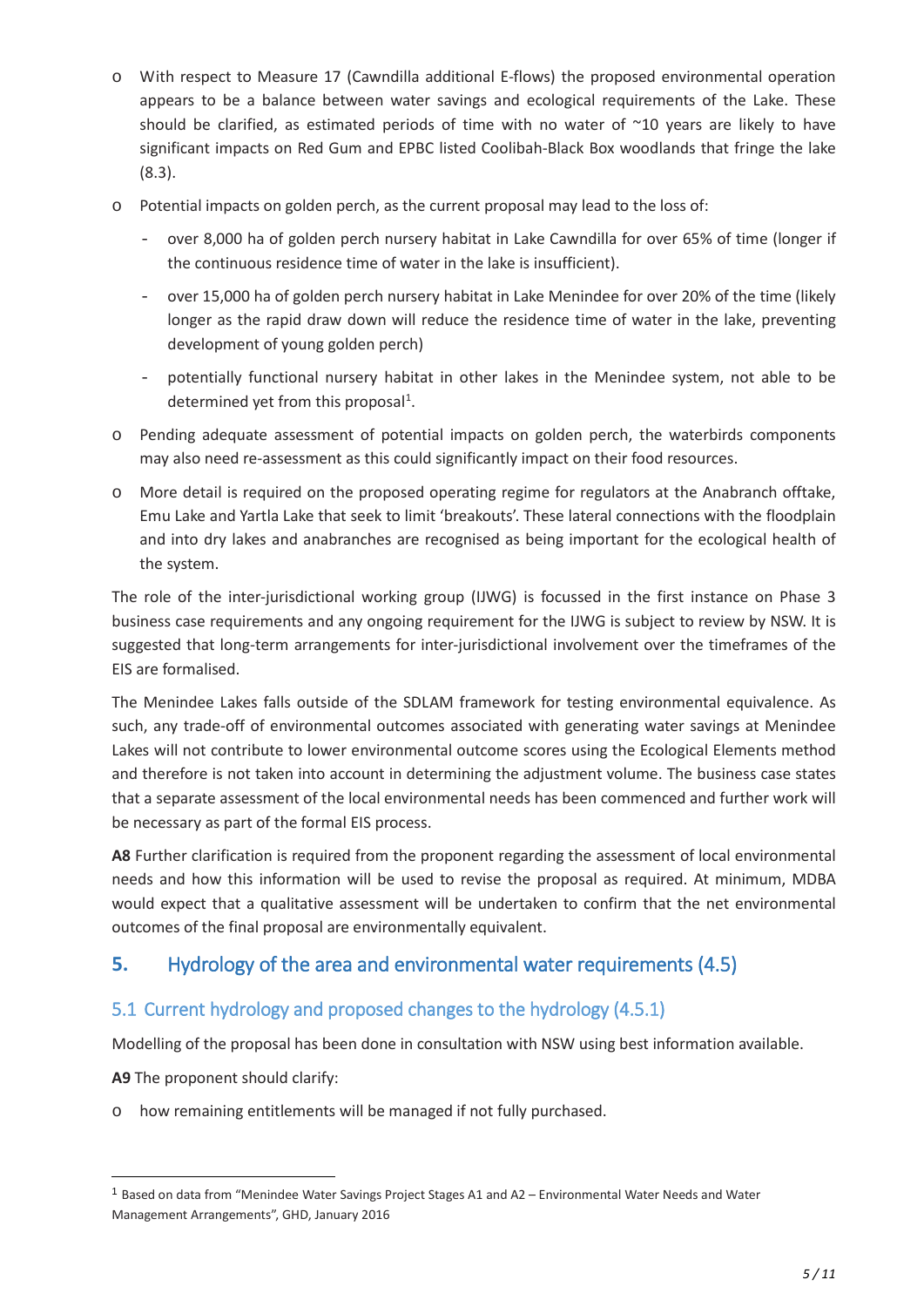o how targeted environmental watering to Lake Cawndilla using held environmental water entitlement is accounted for against the environmental account. The business case provides the provision for held entitlement to be used between periods of sufficient water coming from the north to trigger the filling of Lake Cawndilla using planned environmental water. There should be no assumption that held environmental water will be used in the intervening period and even if so, it may not be sufficient to maintain environmental outcomes (especially during extended droughts).

#### 5.2 Environmental water requirements (4.5.2)

The business case notes that ecological communities at Menindee Lakes consist of a diverse range of flora and fauna assemblages that are wholly or partly dependent on wetting and drying cycles to fulfil at least some component of their life cycles.

**A10** Further documentation is required to provide the basis case for environmental water requirements including:

- o Details of spatial coverage documentation (primarily within Appendix 7) focuses on watering requirements of Lake Cawndilla. However, little to no description of the environmental water requirements of other areas directly affected by the proposal is provided i.e. other lakes within the Menindee Lakes system, the Lower Darling River and the Great Darling Anabranch (which has its watering requirements very briefly outlined), as well as ecological values in connected northern rivers. Where appropriate, ecological values in the wider southern-connected basin that are influenced by the Menindee Lakes and connected systems should also be considered.
- o Lack of ecological theme coverage. Where information is provided it tends to focus on watering requirements of flood dependent vegetation. However, the area known to support significant waterbird and fish ecological values and the description of their requirements is inadequate. Either information is not provided, only very briefly considered and described or general in nature e.g. habitat requirements. As per comments above, the current information omits consideration of other lakes and river systems and these need to be addressed.

Given ecological objectives and targets have not been clearly articulated, the business case has been unable to describe their link with environmental watering requirements. Similarly, information is not provided on the frequency and duration of inundation under the proposed regime so it not possible to clearly understand how the proposal affects the achievement of environmental watering requirements.

While the proposal identifies environmental considerations during operation there is limited information on how the proposed operating regime will meet identified environmental watering requirements.

A11 Further information will be required in subsequent phases on environmental water timing, frequency, volume, conditions etc.

## **6.** Operating regime (4.6)

The proposal sets out a new operating regime at Menindee including amended wetting and drying sequences at Lake Cawndilla, relaxing constraints along lower Darling and additional inflows into the Murray leading to improved environmental outcomes along the Lower Darling and Murray.

**A12** The operating regime presented is high level in nature and detail. Further detail which will be required in subsequent phases is at Appendix A.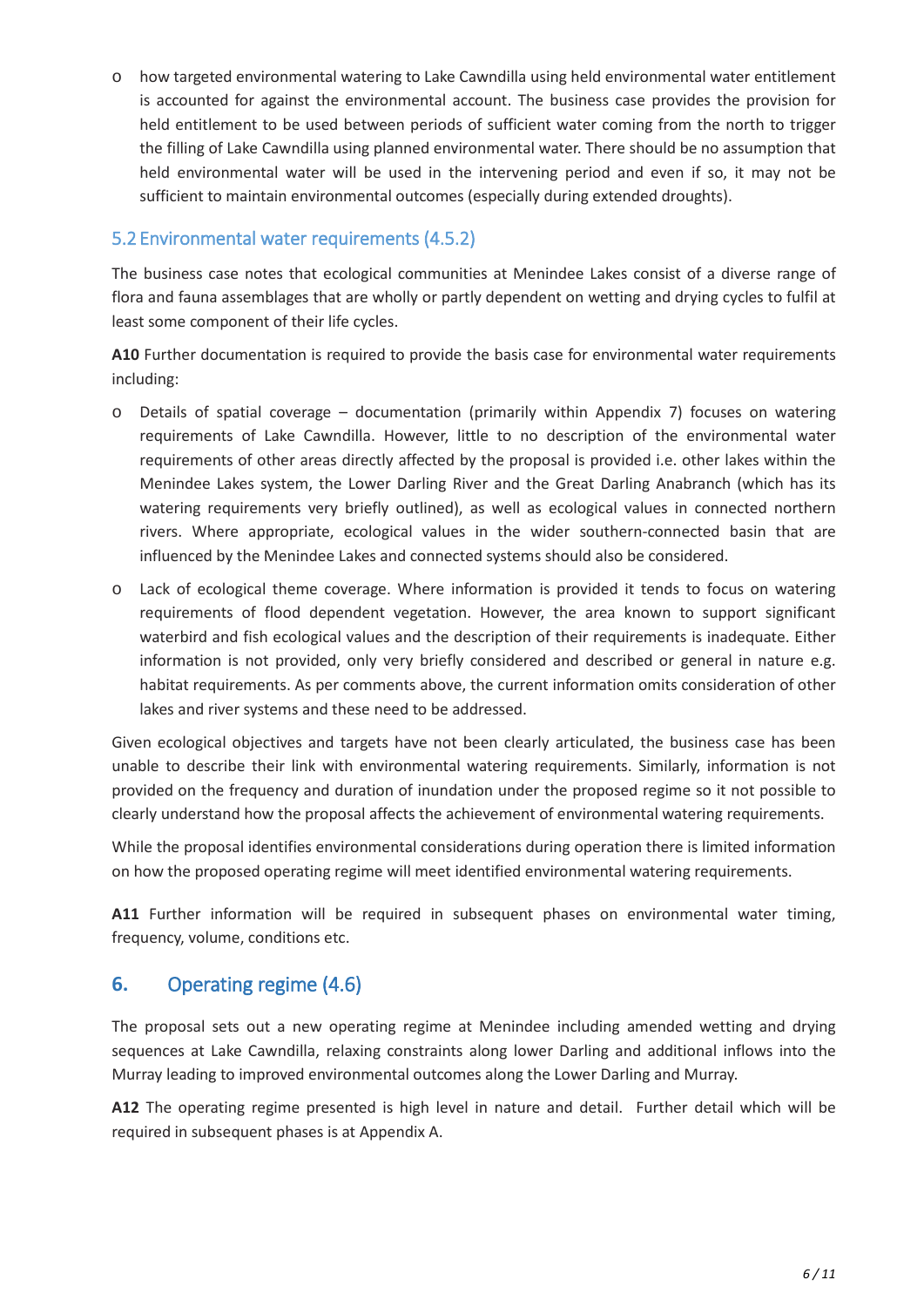# **7.** Assessment of risks and impacts of the operation of the measure (4.7)

The business case identifies a number of potential risks and states "preliminary analysis shows there are no intolerable residual risks remaining after the application of controls" (Section 13). It is considered that whether a risk is intolerable or not is considered too high a bar for determining acceptability, in particular as the test only relates to whether the scope of works are likely to meet regulatory approvals.

Many risks identified in section 13.2 are not expressed in terms of impact to the project. They are expressed as a risk of an event occurring, without making the link to the consequence/impact of that event on the project (i.e. impacts to time, quality or cost). As such the mitigation measures generally lack detail and may not appropriately mitigate the risks.

The mitigation strategy proposed for identified environmental risks is the EIS process. Given scheduled timing for EIS completion is late 2020, it is not possible to assess whether mitigation strategies from the EIS process are acceptable.

At a high level there are two major risks that have been identified in terms of project delivery that should be considered in more detail: risk to project delivery timeframes; and risk to project delivery budget. Specifically, these risks relate to inundation of work areas, cultural heritage impacts during construction works, community objections, environmental impact during construction works, lack of detail around commissioning and O&M arrangements, lack of detail around the proposed designs, required involvement of third parties.

Cultural heritage impacts will be detailed in the documentation required for gaining an Aboriginal Heritage Impact Permit (AHIP). The timeframe for successfully gaining an AHIP (based on MDBA experience with Lake Victoria) can be greater than four years. An application for an AHIP should be commenced as soon as practical and independent/simultaneous to submitting an EIS (noting that an AHIP is normally part of an EIS unless exempt e.g. for state significant infrastructure projects).

The proposed delivery time frame is short (less than 2 years for construction, commissioning and handover) and the construction schedule assumes dry conditions, which may be an unrealistic assumption given the location of the works. Should wet conditions be experienced there is a risk that the works will not meet the 2024 project delivery timeframes. This may also result in additional costs that are not currently factored into the project budget.

Additional time is needed for cultural heritage inclusion and related considerations.

The limited supporting site investigations and relatively low level of design maturity represents a high degree of uncertainty associated with the proposal. Design drawings are not provided for a number of proposed structures. As such the 30% contingency proposed is likely insufficient; by way of example, MDBA currently commits about \$1m on implementation of the AHIP for Lake Victoria—an amount well beyond what was originally envisaged—which demonstrates the need for increased funds to cover contingencies such as AHIP application and ongoing implementation.

The limited consideration given to key construction risks further increases the risk of the project exceeding the cost estimate.

The location of the proposal is a culturally rich area and cultural heritage will be a key consideration throughout the project. Changed operating regimes could impact and/or expose cultural heritage sites. The business case states that if significant cultural heritage is found at Lake Cawndilla and is negatively impacted by the changed flow regime, a plan (via the AHIP) will be developed to protect these. An indicative cost is provided as well as who would be responsible for its implementation. If it is similar to Lake Victoria, the implementation costs and timeframes involved are likely to be a significant commitment and likewise require an AHIP.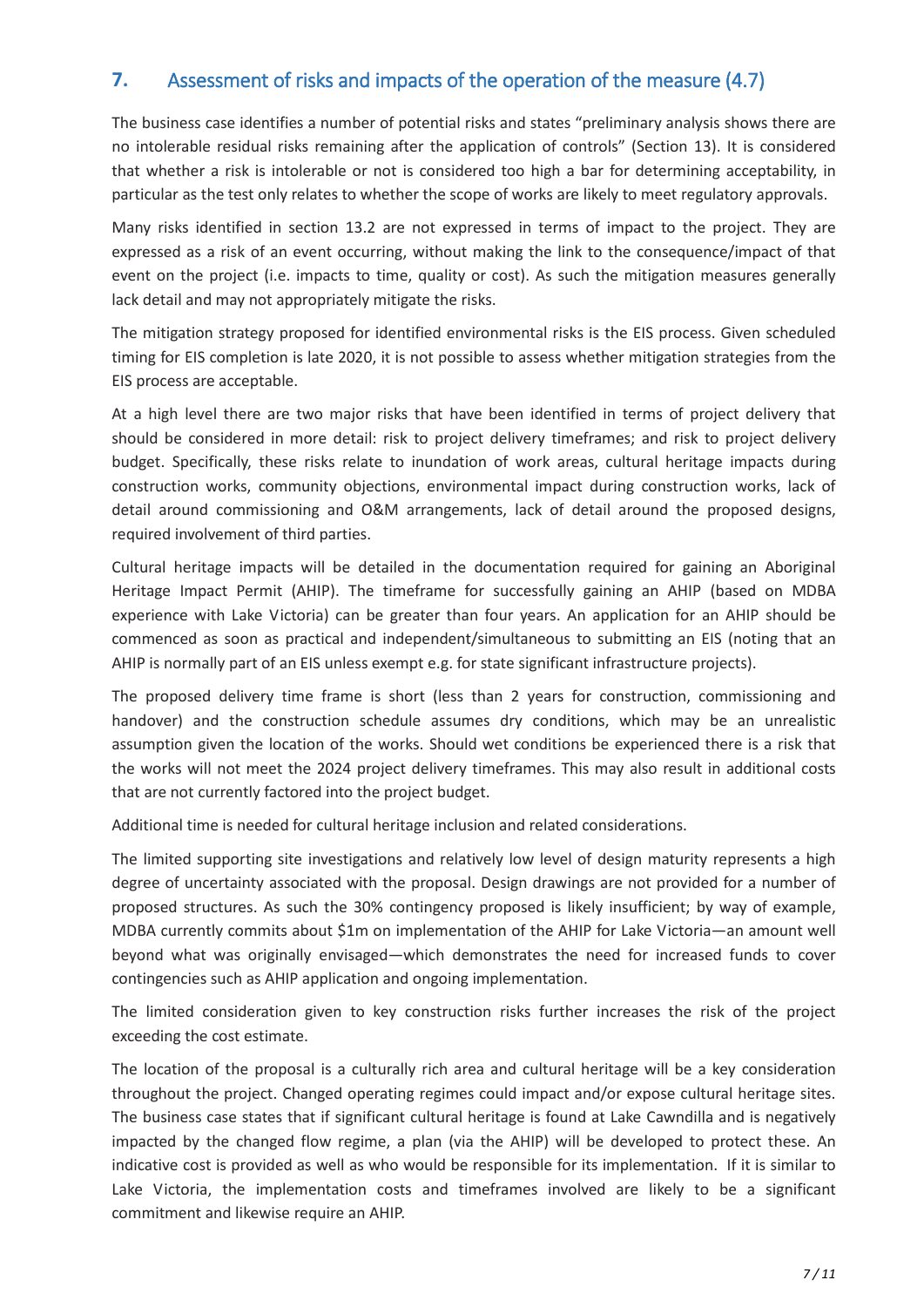**A13** Identify what consideration has been given to the impact of changed operating regimes on heritage sites, and any budget set aside for cultural heritage management/monitoring during the construction phase.

The business case has not provided any commentary on the potential risk to water quality or mitigation measures. The combined works and measures proposed may alter the flow and salt loads downstream of Menindee lakes and subsequently in the Murray River with the potential for water quality degradation.

**A14** Further information is required regarding water quality impacts (chapter 9 section 9.02 of the Basin Plan) that may result from the measure.

**A15** The risk register identifies risks to stream metabolism and primary productivity from reductions in bankfull and overbank flows however the scope should also include risks to water dependent biota, as well as risks as a result of a reduction in wetting at Lake Cawndilla.

One risk that is not covered is the breaking of a long drought period when the flow at Bourke reaches 590 GL/month. What would be the operational decision framework and what does this mean for the volume of water savings. Perhaps some sensitivity modelling around the rules would provide an indication of the scale of this risk.

To date there appears to be limited community engagement and the proposal may not adequately address potential risks around third party involvement. Outcomes may be improved where effective stakeholder engagement is implemented.

# **8.** Complementary actions and interdependencies (4.9)

This proposal was modelled as part of the final assessment of an agreed package of measures. Interdependencies have been factored into determining the SDL adjustment volume, which is documented as part of the published draft Determination Report.

The proposal includes the formation of a working group to identify inter-jurisdictional issues associated with the project and provide advice on further development of the project. It is likely that many of these issues, especially those around water accounting, water delivery and interdependencies on other rules such as ADF, Special Accounting, Environmental Water accounting and the Lake Victoria Operating Strategy will not be resolved prior to the sign off of the Business Case. Some issues may not even be resolved prior to commencement of construction. As such, these issues may need to be progressed via the appropriate interjurisdictional committees such as the Water Liaison Working Group, RMOC, BOC and Ministerial Council over the coming years.

# **9.** Project governance and project management arrangements (4.11)

## 9.1 Legal and regulatory requirements (4.11.2)

The business case identifies the need to review and potentially amend a number of provisions in the NSW Water Sharing Plan for the NSW Murray and Lower Darling Regulated Rivers Water Sources 2016, which is a transitional water resource plan. While a number of provisions have been identified as potentially requiring amendments, the level of detail provided in the business case about the potential changes is not sufficient to determine if they have the potential to introduce new inconsistencies with the Basin Plan.

**A16** Detail should be provided on the potential required amendments to the transitional water resource plan.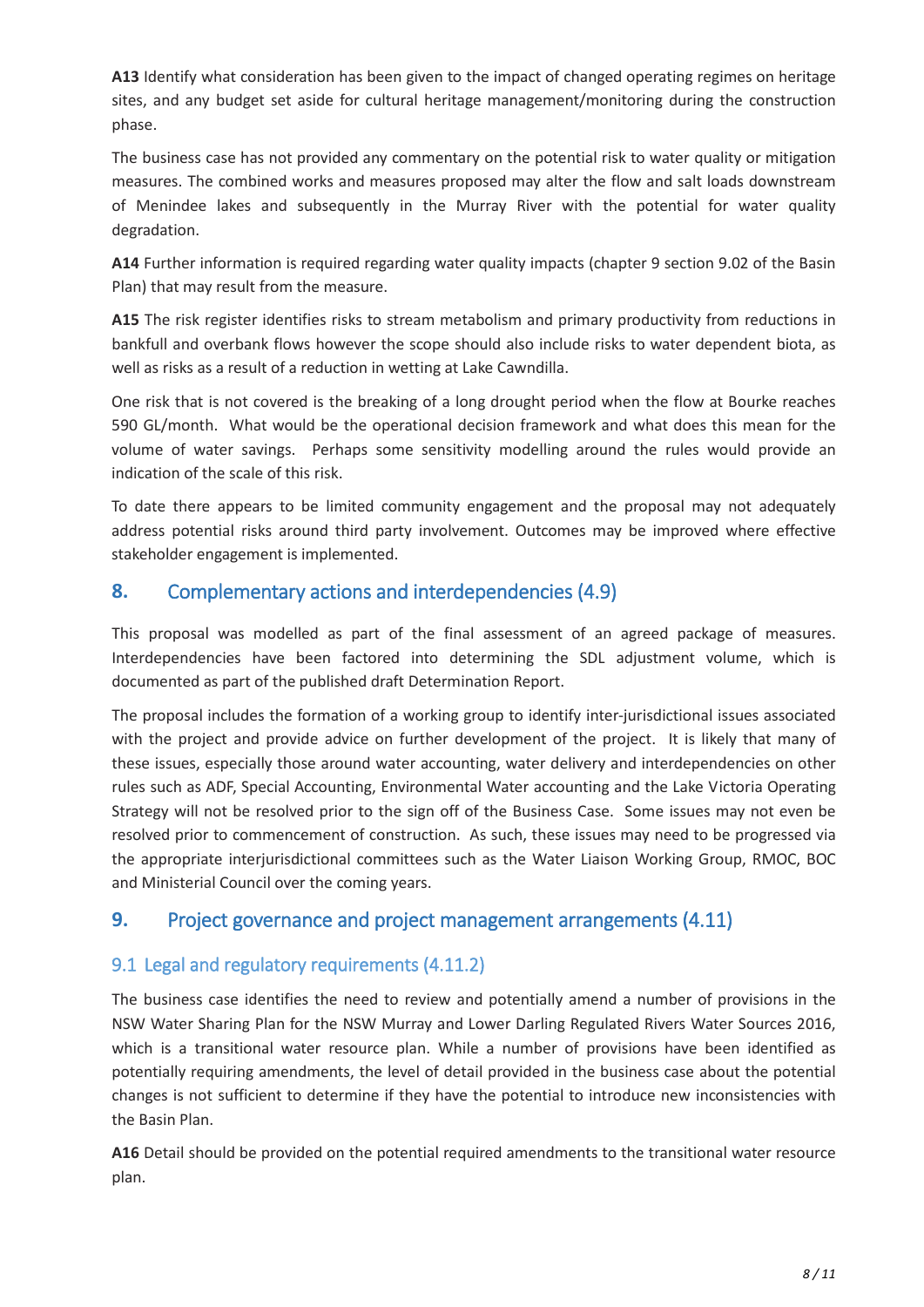The business case suggests that construction of a new regulator at the offtake to Cawndilla Creek will facilitate environmental flows to the higher value assets using held environmental water. Similarly, it is proposed that managed, periodic inundation of Lake Cawndilla occur using held entitlement. Particular care should be taken when considering amendments that interact with planned environmental water rules (e.g. proposed changes to clause 31 which deals with the environmental water allowance for the Lower Darling Water Source). In making changes to these arrangements the requirement in section 10.28 of the Basin Plan (no net reduction in the protection of planned environmental water compared to that in place under state water management law immediately before the commencement of the Basin Plan) should be considered.

A17 The proponent is requested to provide evidence that the proposal is not substituting planned environmental water for held environmental water given the proposed use of held entitlements is to reinstate inundation regimes provided for under current water sharing arrangements.

**A18** The proponent should also provide evidence that sufficient volumes of held environmental water would be available under a range of climatic conditions to support the proposed filling regime and outline any impacts on the volume of held environmental water available to meet other environmental objectives. There would be value in indicating the likelihood that environmental water holders would use their water, for example, to fill Lake Cawndilla as proposed.

**A19** If the proposal requires changes to the WSP and NSW wishes for the amendments to be recognised as part of the transitional plans under the Water Act 2007 they should be submitted to the MDBA so the "no less consistent" test can be applied. Alternatively, the potential changes to the WSP may be considered as part of the development of a Basin Plan-consistent water resource plan for the Murray and Lower Darling WRP area.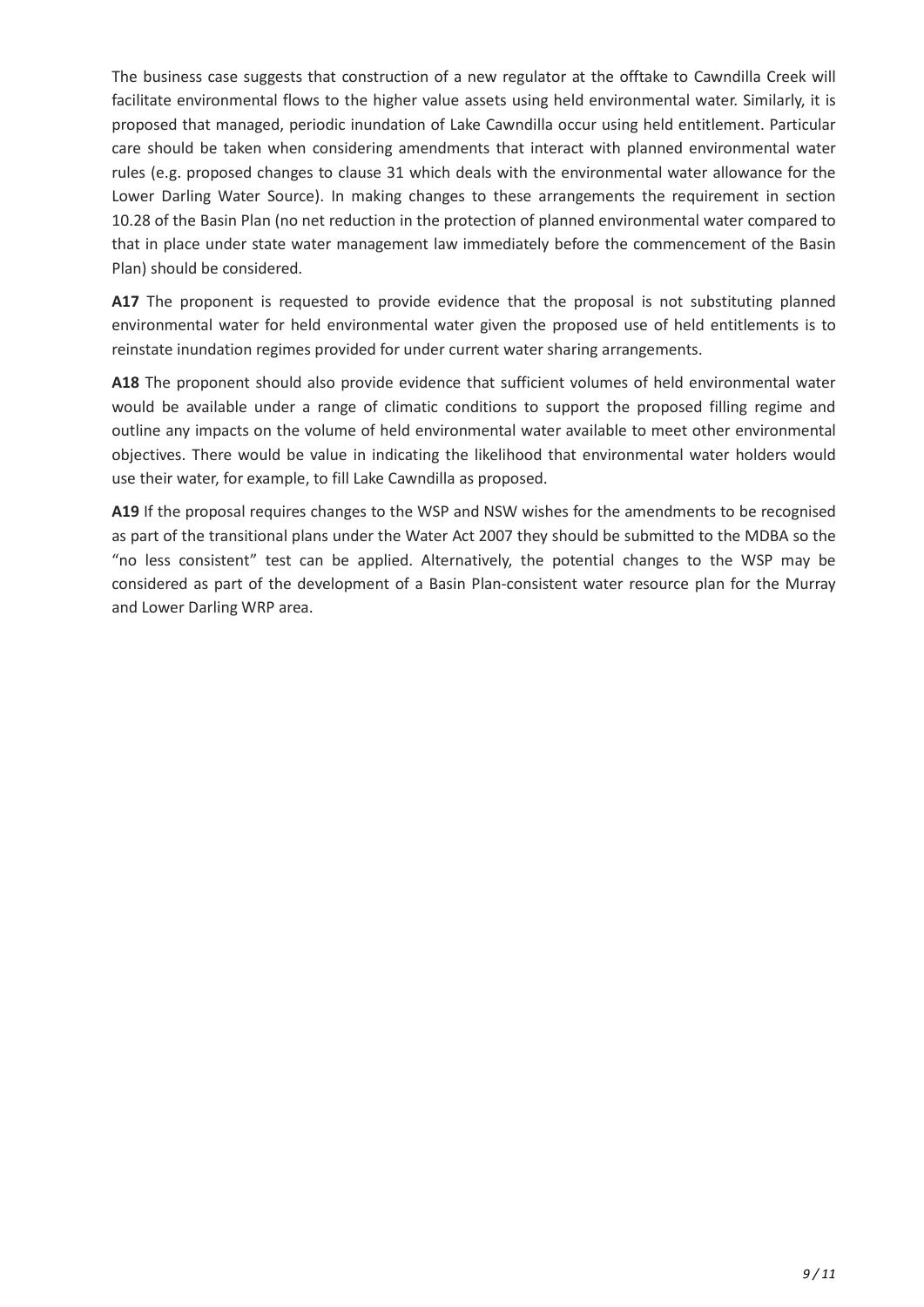#### **Appendix A – considerations for detailed design and further operating strategy refinement**

**A20** Further detail required in subsequent phases includes:

- o While the proposal identifies environmental considerations during operation there is limited information on how the proposed operating regime will meet identified environmental watering requirements. Appendix 7 identifies, at a high level, the water regime required for ecological assets, however limited information is provided on how operation of the proposal will deliver the environmental water requirements (timing, frequency, volume, conditions etc.). Further information will be required subsequent phases.
- o Work to identify interactions between proposed infrastructure works and the range of scenarios (e.g. extreme climatic conditions or emergency conditions
- o More information is needed for the Menindee main regulator, operating regimes during construction to mitigate risks e.g. sequencing of works, need for bypass flows, etc. and the proposed operating regime of the Emu Lake, Yartla Lake and Darling Anabranch regulators to meet downstream flow requirements.
- o Justification of additional regulator costs as it is unclear why the ecology between Morton-Boolka regulator needs to be managed separately to management of Cawndilla
- o Further work to inform operating rules for the proposed Morton-Boolka regulator (i.e. modelling, geomorphology assessment). Refinement of operating rules may in turn impact functional requirements and design of the structure and should be considered in project scheduling (6.3.2).
- o As the project is refined some project components may not function or be considered good value. Consideration should be given to implications on overall project outcomes and objectives.
- o The criticality of fish passage at the proposed Menindee regulator outlet is unclear as well as the operational, biological and functional requirements for fish passage at the site. Given the head difference a conventional (vertical slot) fishway is unlikely to be feasible or optimal.
- o The modelling includes data up to 2009 and therefore does not include the recent very dry inflow period. The final proposal should consider the recent very low inflow period and allow flexibility in operations to account for hydrological regimes outside the current modelled scenarios such as long dry periods, emergencies, maintenance and to allow for innovative ideas in the future.
- o Provide detail on additional land inundated (and other benefits) along the Lower Darling and Murray rivers.
- o Examine any impacts on the duration of no/low flow periods along the Lower Darling River and any impacts on the operation of Lake Victoria.
- o Outline operations under extreme climatic conditions or emergency conditions.
- o Clarify powers to operate current and proposed structures, e.g. who would be responsible for giving direction for current and new structures during flood operations (NSW or MDBA).
- o The proposal states that the MDB Agreement should be changed to quarantine additional northern Basin inflows into environmental accounts. The effectiveness of this is not discussed, but it may work, if quarantined then used immediately and let flow downstream.
- o A flow volume of 600 GL/month is proposed to trigger releases into Lake Cawndilla. For operational purposes, this rule may need some flexibility to take into account forecast flows, a rolling 30 day volume, an out clause for extreme conditions and a timetable for reviewing each of the rules to take into account climate changes and new information. The rules need to provide certainty and clarity but also flexibility.